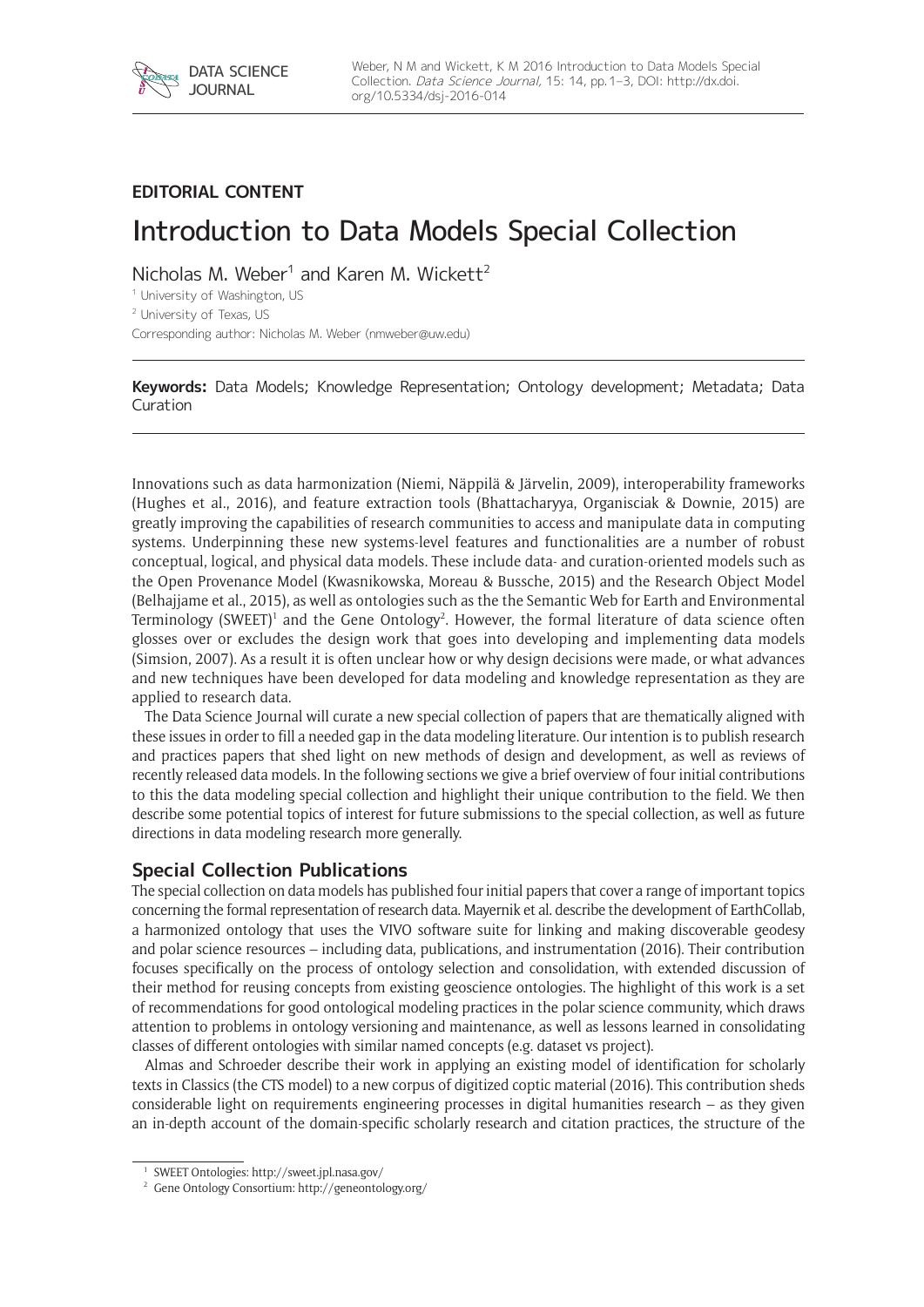textual data, and the data management workflow that was necessary to incorporate into their modeling decisions. Similarly, Blackwell and Smith offer a unique perspective on developing abstract, conceptual models for identifying, citing, and reliably retrieving textual fragments in their work in the Homer Multitext project (2016). In doing so, they describe a model of representation, Ordered Hierarchy of Citation Objects (ohco2), which assigns sub-properties to data-objects (text fragments) for identification and reference. This work is based on a series of use-cases developed from scholars working on the Homer Multitext project – providing a helpful empirical application of their model.

Finally, Hester provides background the design of a programming interface to evaluate data transfer standards (2016). This contribution gives a thorough overview of background research that has been conducted in software development aimed at assisting scientists writing input or output modules for a data standard. Hester then builds upon an existing framework, the Olog approach, and provides a set of use cases that demonstrate the utility of these concepts he refines for achieving semiautomatic data file translation and transfer.

The contributions in this special collection draw from data modeling expertise in a variety of domains, and highlight data modeling and representation challenges from within those domains. Throughout these papers, there is attention to balancing overall data modeling strategies against the perspectives driving research within the originating areas. This sensitivity to domain knowledge and to the unique aspects of data arising from the domain is essential for effective data modeling. By bringing these perspectives together in the special collection, we can surface some of the fundamental aspects of data modeling and representation for current data management and sharing. Across the four initial contributions, we see emphasis on enabling collaboration through data handling and management techniques from a number of disciplinary applications, including those making up the digital humanities, earth sciences and physical sciences. These contributions also demonstrate the connections between the structures that are applied to data in collection, use, and sharing – and how those structures shape the potential reuse of those data.

#### **Future topics for the special collection**

The special collection will continue to grow with submissions made to the Data Science Journal. The goal is to build a body of discourse around data modeling and representation to support data management and sharing. As new techniques are developed and new models are proposed, we hope to bring together contributions in order to foster communication to aid practice and to illuminate the underlying goals and techniques that guide data modeling.

Future topics might include any or all of the following:

Design choices: A designer of a data model often faces choices between expressiveness, ease of use, and computational complexity – How are these tradeoffs accounted for in doing requirements engineering at the beginning stages of developing a curation system?

Harmonization: What are complications in, or best practices for harmonizing conceptual models? (e.g. FRBR + CIDOC CRM = FRBRoo)

Interoperability: How have data models been developed to facilitate cross or interdisciplinary data interoperability?

Requirements Engineering: Research data systems are often developed by working closely with data producers and potential systems users. How are requirements for a data model generated from these types of interactions?

Ontology Development: Ontologies capture a conceptualization of a domain. How are the essential aspects of research domain or a research data system to be analyzed for representation? How can an existing ontologies be evaluated for potential implementation or refinement?

Sustainability: Knowledge organization and representation activities contribute greatly to the sustainability and long-term success of a research data curation systems – How do these activities co-evolve with the discipline or domain that they serve? How have data models and metadata schemas been edited and revised to accommodate changes in scale, complexity, or heterogeneity of research data?

Education: What are the competencies necessary for doing knowledge representation work and research data systems development? How are these skills taught in classrooms, workshops, and continuing education programs?